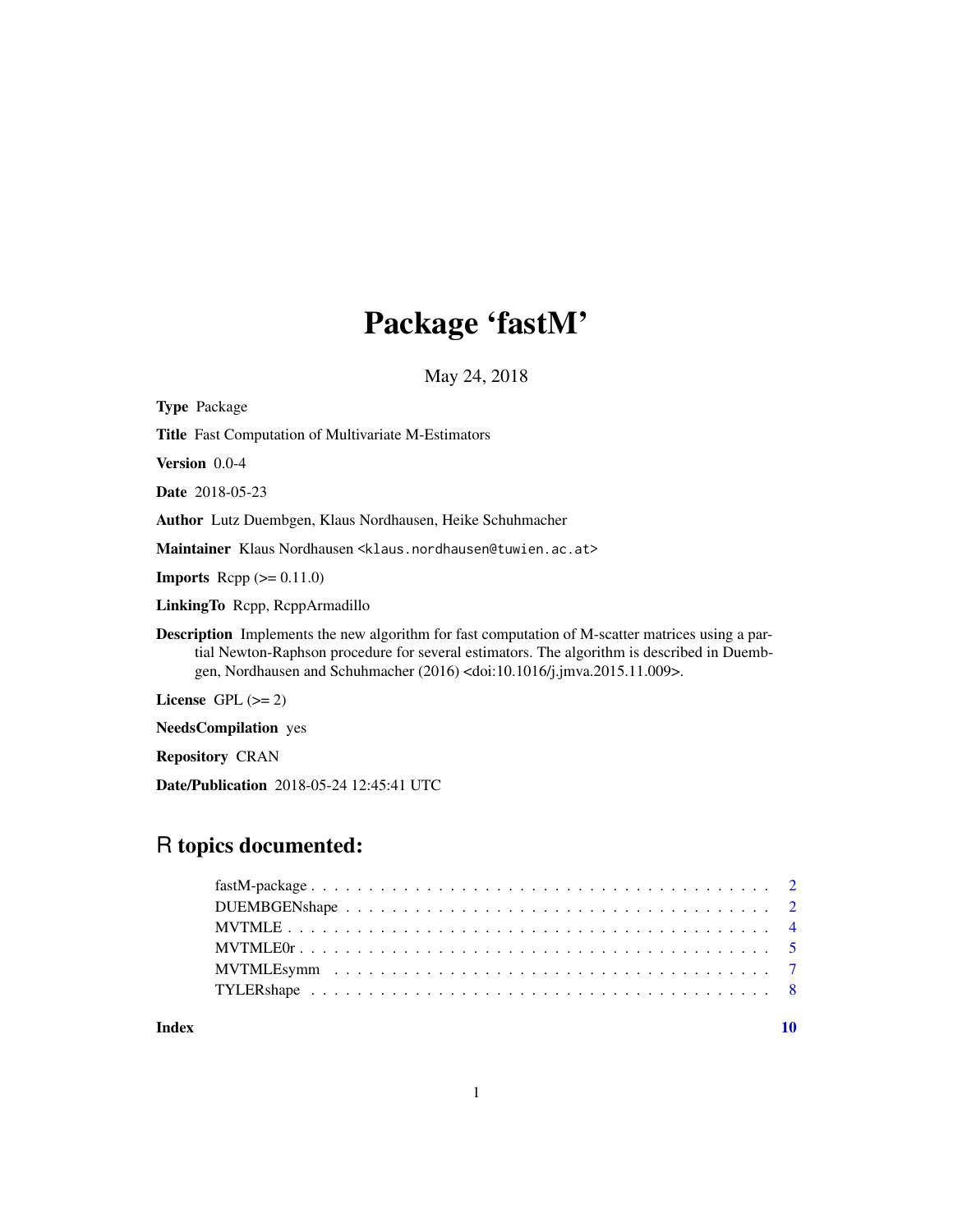<span id="page-1-0"></span>

#### **Description**

Implements the new algorithm for fast computation of M-scatter matrices using a partial Newton-Raphson procedure for several estimators. The algorithm is described in Duembgen, Nordhausen and Schuhmacher (2016) <doi:10.1016/j.jmva.2015.11.009>.

#### Details

Multivariate M-estimators are usually computed using a fixed-point algorithm. As shown in Duembgen et al. (2016) a partial Newton-Raphson procedure applied to the second order Taylor expansion of the target function can make the computation considerably faster. We implement this new algorithm for the multivariate M-estimator of location and scatter using weights coming from the multivariate t-distribution (Kent et al., 1994), its symmetrized version, Tyler's shape matrix (Tyler, 1987) and Duembgen's shape matrix (Duembgen, 1998). For the symmetrized M-estimators we work with incomplete U-statistics to accelerate our procedures initially.

#### Author(s)

Lutz Duembgen, Klaus Nordhausen, Heike Schuhmacher

Maintainer: Klaus Nordhausen <klaus.nordhausen@tuwien.ac.at>

#### References

Duembgen, L. (1998), On Tyler's M-functional of scatter in high dimension, Annals of Institute of Statistical Mathematics, 50, 471–491.

Duembgen, L., Nordhausen, K. and Schuhmacher, H. (2016), New algorithms for M-estimation of multivariate location and scatter, Journal of Multivariate Analysis, 144, 200–217. doi: [10.1016/](https://doi.org/10.1016/j.jmva.2015.11.009) [j.jmva.2015.11.009](https://doi.org/10.1016/j.jmva.2015.11.009)

Kent, J.T., Tyler, D.E. and Vardi, Y. (1994), A curious likelihood identity for the multivariate tdistribution, Communications in Statistics, Theory and Methods, 23, 441–453.

Tyler, D.E. (1987), A distribution-free M-estimator of scatter, Annals of Statistics, 15, 234–251.

DUEMBGENshape *Duembgen's Shape Matrix*

#### **Description**

Iterative algorithm to estimate Duembgen's shape matrix using a partial Newton-Raphson approach.

#### Usage

```
DUEMBGENshape(X, nmax = 500, eps = 1e-06, maxiter = 100, perm = FALSE)
```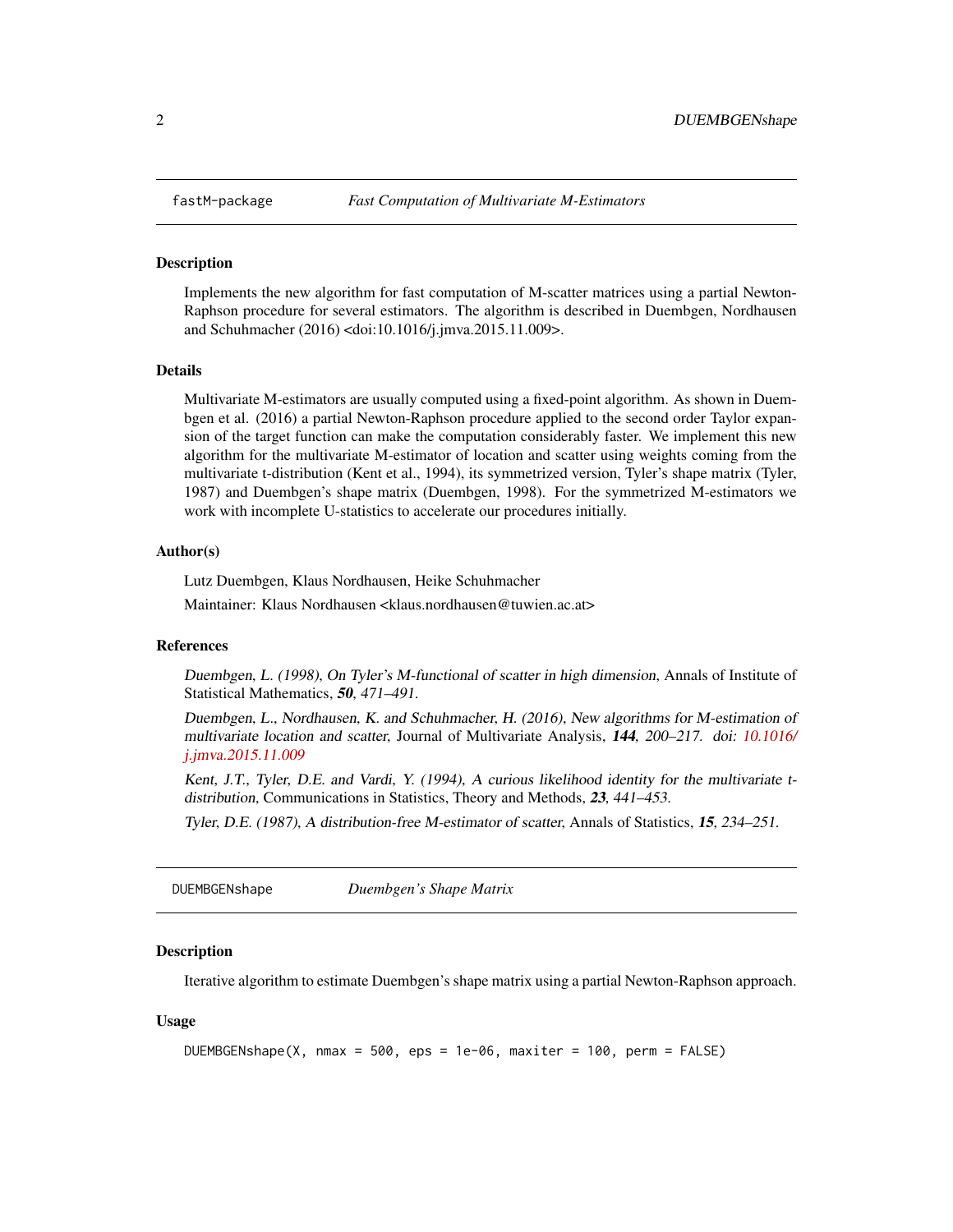#### <span id="page-2-0"></span>Arguments

| X       | numeric data matrix or dataframe. Missing values are not allowed.                                                                                                                                                                                                                       |
|---------|-----------------------------------------------------------------------------------------------------------------------------------------------------------------------------------------------------------------------------------------------------------------------------------------|
| nmax    | integer, if the sample size n (number of rows of $X$ ) is smaller than nmax, then all<br>$n(n-1)/2$ pairwise differences will be computed and used in the algorithm. If n is<br>larger, then the algorithm avoids storing all the pairwise differences and is more<br>memory efficient. |
| eps     | convergence tolerance, which means that the algorithm stops when the Frobe-<br>nius norm of the gradient is smaller than eps.                                                                                                                                                           |
| maxiter | maximum number of iterations.                                                                                                                                                                                                                                                           |
| perm    | logical. If TRUE the rows of $X$ will be randomly permuted before starting the<br>computations. See details.                                                                                                                                                                            |

# Details

The estimate is based on the new fast algorithm described in Duembgen et al. (2016). Note that Duembgen's shape matrix is standardized such that it has determinant 1.

The function does not check if there are several identical observations. In that case the function will fail.

To get a good initial value for the algorithm, the estimator is first computed based on the pairwise differences of successive observations. Therefore the order of the rows of X is supposed to be random. If this is not the case, the data should be first permuted using the argument perm.

In case maxiter is reached before convergence, the estimate at that iteration is returned and a warning is given.

#### Value

A list containing:

| Sigma | Estimated shape matrix.                |
|-------|----------------------------------------|
| iter  | Number of iterations of the algorithm. |

#### Author(s)

Lutz Duembgen and Klaus Nordhausen

# References

Duembgen, L. (1998), On Tyler's M-functional of scatter in high dimension, Annals of Institute of Statistical Mathematics, 50, 471-491.

Duembgen, L., Nordhausen, K. and Schuhmacher, H. (2016), New algorithms for M-estimation of multivariate location and scatter, Journal of Multivariate Analysis, 144, 200–217. doi: [10.1016/](https://doi.org/10.1016/j.jmva.2015.11.009) [j.jmva.2015.11.009](https://doi.org/10.1016/j.jmva.2015.11.009)

#### See Also

[tyler.shape](#page-0-0)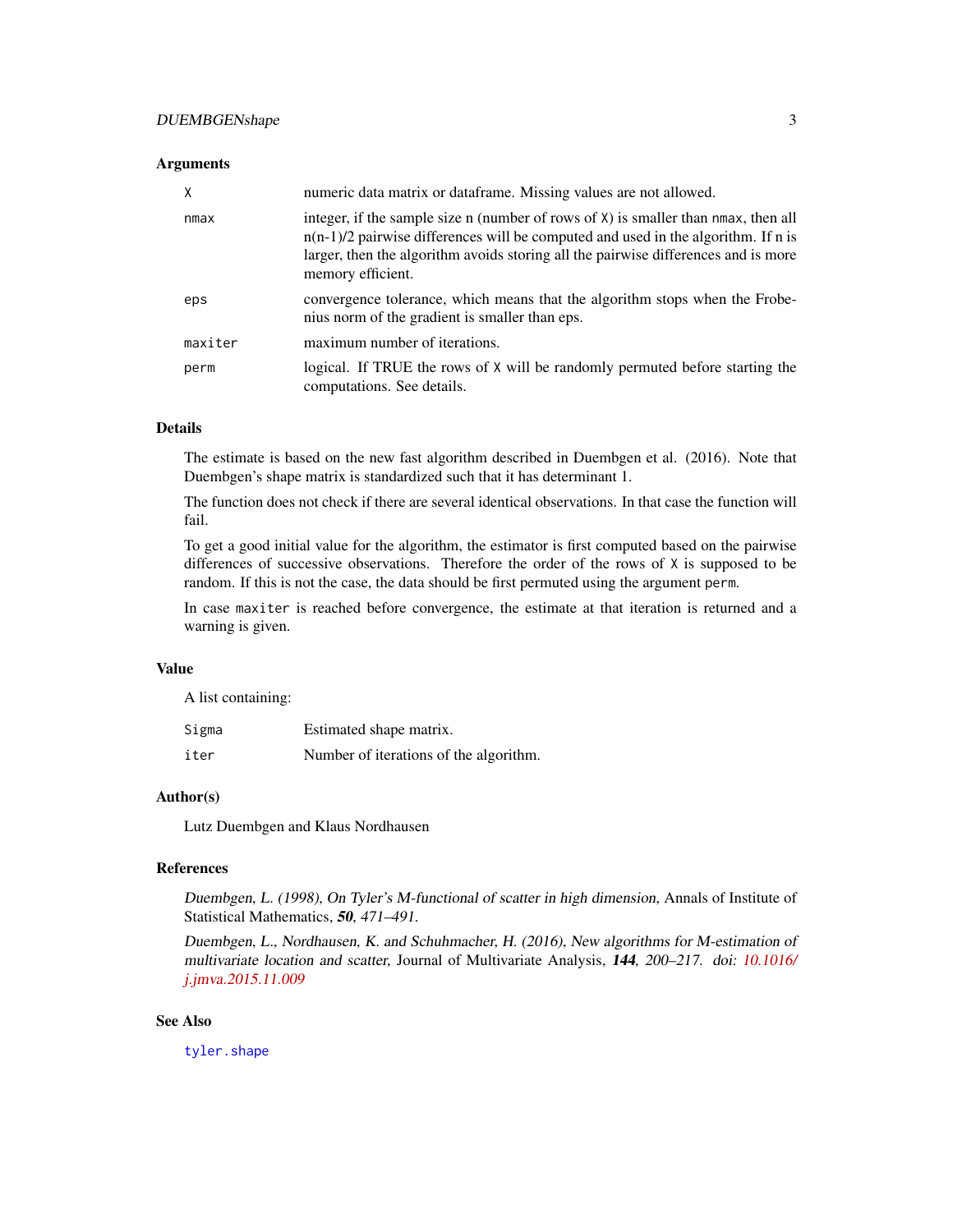# Examples

```
DUEMBGENshape(longley)
DUEMBGENshape(longley, nmax=10)
# compare to
# library(ICSNP)
# duembgen.shape(longley)
```
<span id="page-3-1"></span>

| $\mathbf{I}$ |
|--------------|
|              |

**M-estimator of Location and Scatter Using Weights Coming From the** *Multivariate t-distribution*

# Description

The algorithm of this function is based on a partial Newton approach and should be faster than the traditional fixed-point algorithm. If the data follows a multivariate t-distribution with the correctly specified degrees of freedom this function gives the maximum likelihood estimate of location and scatter.

# Usage

```
MVTMLE(X, nu = 1, location = TRUE, eps = 1e-06, maxiter = 100)
```
# Arguments

| $\mathsf{X}$ | numeric data matrix or dataframe. Missing values are not allowed.                                                                                                                                                     |
|--------------|-----------------------------------------------------------------------------------------------------------------------------------------------------------------------------------------------------------------------|
| nu           | assumed degrees of freedom of the t-distribution. Default is '1' which corre-<br>sponds to the Cauchy distribution.                                                                                                   |
| location     | logical or numeric. If FALSE, it is assumed that the scatter should be computed<br>wrt to the origin. If TRUE the location will be estimated and if it is a numeric<br>vector it will be computed wrt to this vector. |
| eps          | convergence tolerance, which means that the algorithm stops when the Frobe-<br>nius norm of the gradient is smaller than eps.                                                                                         |
| maxiter      | maximum number of iterations.                                                                                                                                                                                         |

#### Details

The assumed degree of freedom nu must be at least 1 when the location and scatter should be estimated. If only the scatter is to be estimated, then it needs to be larger than zero only.

In case maxiter is reached before convergence, the estimate at that iteration is returned and a warning is given.

# Value

A list containing:

| mu    | Estimated location if location=TRUE, otherwise the user specified location. |
|-------|-----------------------------------------------------------------------------|
| Sigma | Estimated scatter matrix.                                                   |
| iter  | Number of iterations of the algorithm.                                      |

<span id="page-3-0"></span>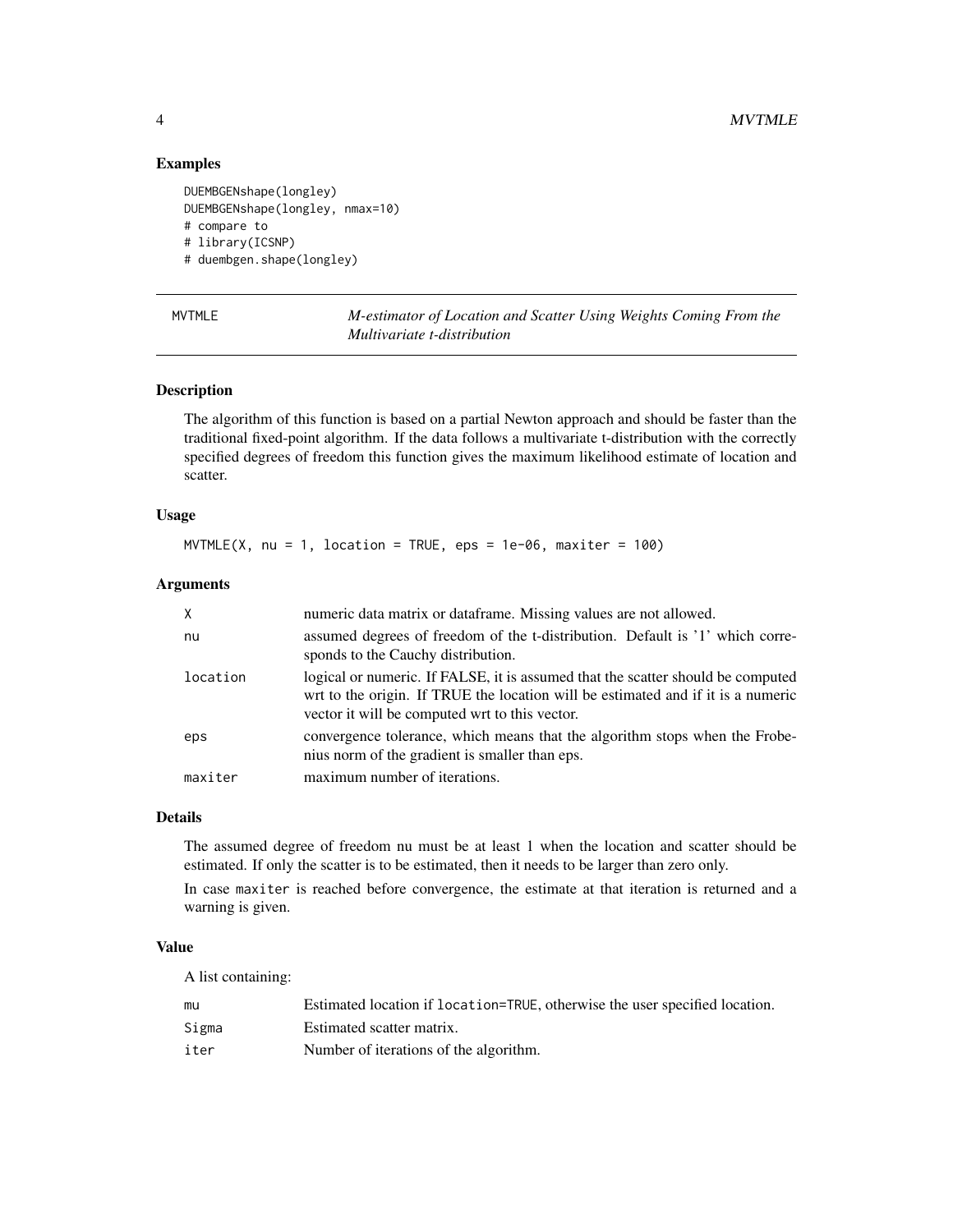#### <span id="page-4-0"></span>MVTMLE0r 5

#### Author(s)

Lutz Duembgen and Klaus Nordhausen

# References

Kent, J.T., Tyler, D.E. and Vardi, Y. (1994), A curious likelihood identity for the multivariate tdistribution, Communications in Statistics, Theory and Methods, 23, 441–453.

Duembgen, L., Nordhausen, K. and Schuhmacher, H. (2016), New algorithms for M-estimation of multivariate location and scatter, Journal of Multivariate Analysis, 144, 200–217. doi: [10.1016/](https://doi.org/10.1016/j.jmva.2015.11.009) [j.jmva.2015.11.009](https://doi.org/10.1016/j.jmva.2015.11.009)

#### See Also

[cov.trob](#page-0-0), [tM](#page-0-0), [MVTMLEsymm](#page-6-1)

#### Examples

```
MVTMLE(longley)
# compare to
# library(ICS)
# tM(longley)
# library(MASS)
# cov.trob(longley, nu=1, tol = 1e-06, maxit = 100)
```
MVTMLE0r *Different Algorithms for M-estimation of Scatter Using Weights Coming From the Multivariate t-distribution*

#### **Description**

The functions below are only for comparison purposes and are all written in R. Each function corresponds to a different algorithm for the scatter only problem for M-estimation using weights coming from the multivariate t-distribution.

#### Usage

```
MVTMLEØr(X, nu = 0, delta = 1e-06, premhitened = FALSE, steps = FALSE)MVTMLEØr_FP(X, nu = 0, delta = 1e-06, steps = FALSE)MVTMLEØr_FPØ(X, nu = 0, delta = 1e-06, steps = FALSE)MVTMLE0r_G(X, nu = 0, delta = 1e-06, steps = FALSE)MVTMLEØr_CGG(X, nu = 0, delta = 1e-06, steps = FALSE)
```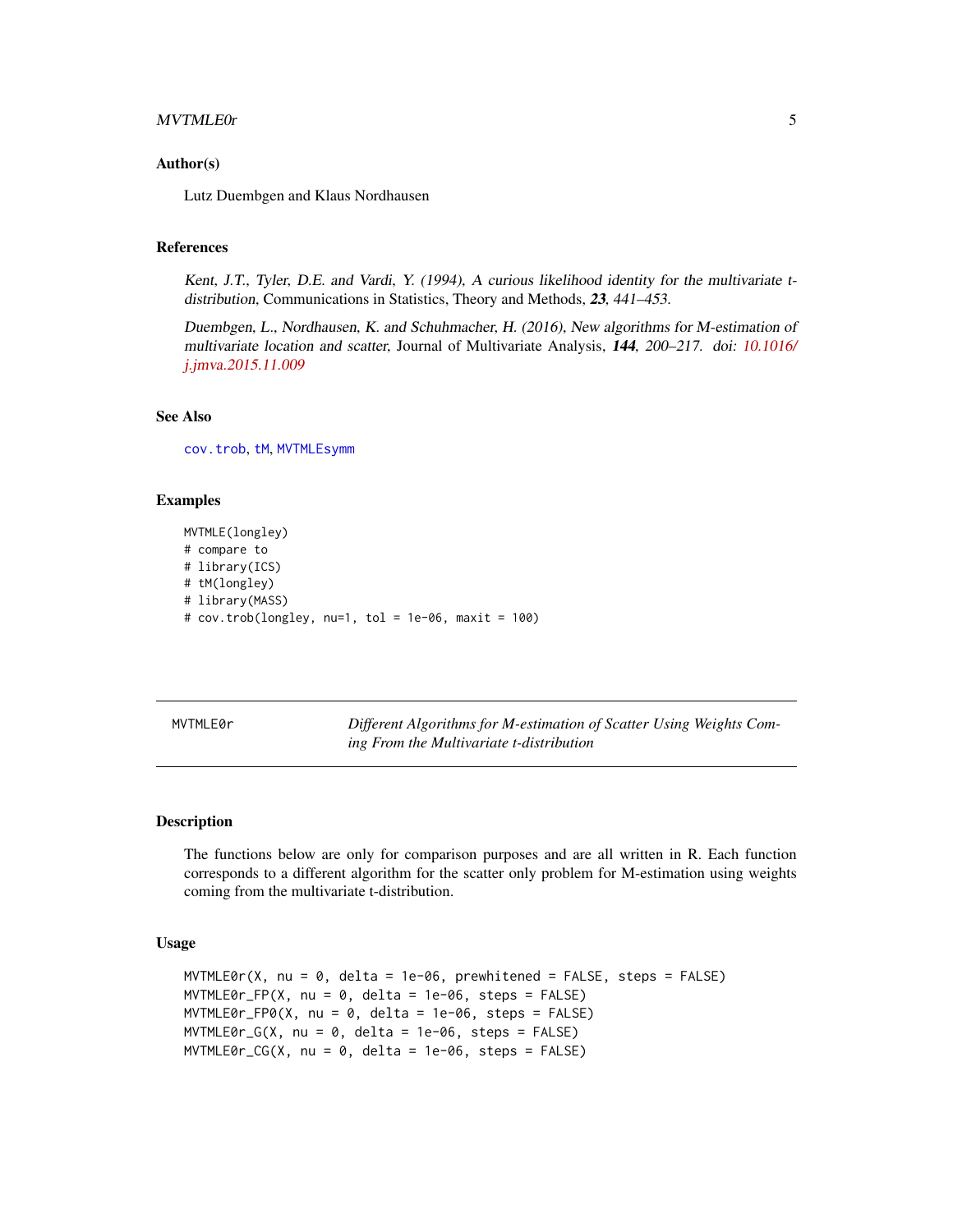#### <span id="page-5-0"></span>Arguments

| X.          | numeric data matrix or dataframe. Missing values are not allowed.                                                                   |
|-------------|-------------------------------------------------------------------------------------------------------------------------------------|
| nu          | assumed degrees of freedom of the t-distribution. Must be 0 or larger. Default<br>is '0' which corresponds to Tyler's shape matrix. |
| delta       | convergence tolerance, which means that the algorithms stop when the Frobe-<br>nius norm of the gradient is smaller than delta.     |
| prewhitened | logical. Is the data prewhitened or not.                                                                                            |
| steps       | logial. If TRUE intermediate results are printed on the console.                                                                    |

### Details

All functions are implemented in R and their purpose is only for demonstration of the differences of the different algorithms. The function MVTMLE0r uses the recommended partial Newton approach as implemented also in ([MVTMLE](#page-3-1) and [TYLERshape](#page-7-1)). MVTMLE0r\_FP and MVTMLE0r\_FP0 are fixed-point algorithms where MVTMLE0r\_FP iterates the fixed point equation with 'iterative whitening' of the data. The function MVTMLE0r\_G uses a gradient approach and MVTMLE0r\_CG a conjugate gradient approach. Note that MVTMLE0r\_CG does not check if the 'next' step is really an improvement and that all functions compute the scatter wrt to the origin.

All functions have a hard coded maximum number of iterations of 1000. If that is reached the functions returns the final estimate, however without a warning.

For general purposes we recommend the functions [MVTMLE](#page-3-1) and [TYLERshape](#page-7-1).

#### Value

A list containing at least:

|      | Estimated scatter matrix (or shape matrix if nu=0). |
|------|-----------------------------------------------------|
| iter | Number of iterations of the algorithm.              |

#### Author(s)

Lutz Duembgen and Klaus Nordhausen

# References

Duembgen, L., Nordhausen, K. and Schuhmacher, H. (2016), New algorithms for M-estimation of multivariate location and scatter, Journal of Multivariate Analysis, 144, 200–217. doi: [10.1016/](https://doi.org/10.1016/j.jmva.2015.11.009) [j.jmva.2015.11.009](https://doi.org/10.1016/j.jmva.2015.11.009)

#### See Also

[MVTMLE](#page-3-1), [TYLERshape](#page-7-1)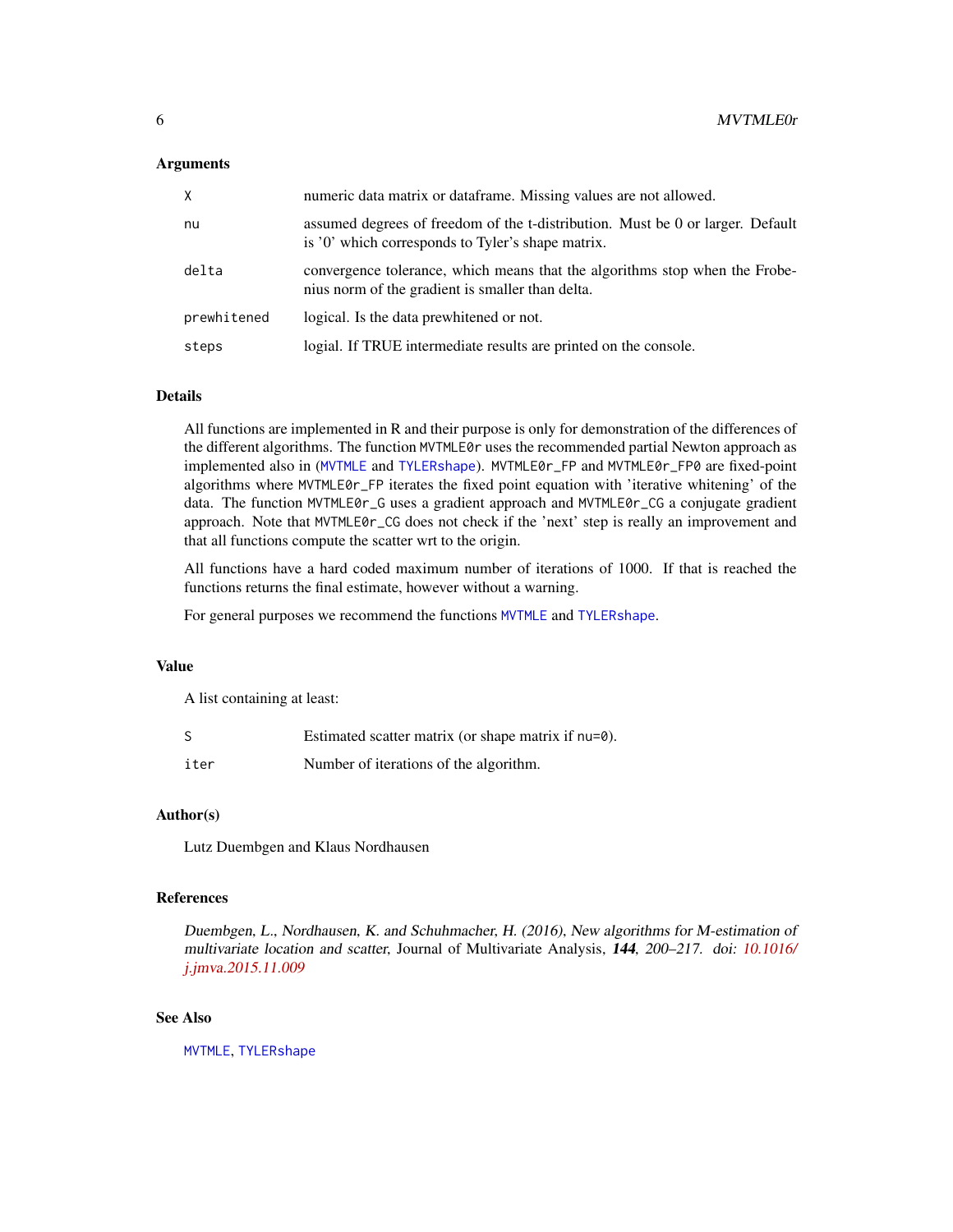# <span id="page-6-0"></span>MVTMLEsymm 7

#### Examples

```
MVTMLE0r(longley,nu=1)
MVTMLE0r_FP(longley,nu=1)
MVTMLE0r_FP0(longley,nu=1)
MVTMLE0r_G(longley,nu=1)
MVTMLE0r_CG(longley,nu=1)
```
<span id="page-6-1"></span>

| MVTMLEsymm | Symmetrized M-estimator of Scatter Using Weights Coming From the |  |  |
|------------|------------------------------------------------------------------|--|--|
|            | t-distribution                                                   |  |  |

## Description

Based on a partial Newton-Raphson approach offers this function two ways to compute the symmetrized M-estimator of scatter. The user can choose if all pairwise differences are choosen and stored in the memory or if the computation and storage of this large matrix is to be avoided.

#### Usage

MVTMLEsymm(X, nu = 1, nmax = 500, eps = 1e-06, maxiter = 100, perm = FALSE)

#### Arguments

| X       | numeric data matrix or dataframe with more rows than columns. Missing values<br>are not allowed.                                                                                                                                                                                        |
|---------|-----------------------------------------------------------------------------------------------------------------------------------------------------------------------------------------------------------------------------------------------------------------------------------------|
| nu      | assumed degrees of freedom of the t-distribution, must be larger than 0. Default<br>is $'1'$ .                                                                                                                                                                                          |
| nmax    | integer, if the sample size n (number of rows of $X$ ) is smaller than nmax, then all<br>$n(n-1)/2$ pairwise differences will be computed and used in the algorithm. If n is<br>larger, then the algorithm avoids storing all the pairwise differences and is more<br>memory efficient. |
| eps     | convergence tolerance, which means that the algorithm stops when the Frobe-<br>nius norm of the gradient is smaller than eps.                                                                                                                                                           |
| maxiter | maximum number of iterations.                                                                                                                                                                                                                                                           |
| perm    | logical. If TRUE the rows of X will be randomly permuted before starting the<br>computations. See details.                                                                                                                                                                              |

#### Details

To get a good initial value for the algorithm, the estimator is first computed based on the pairwise differences of successive observations. Therefore the order of the rows of X is supposed to be random. If this is not the case, the data should be first permuted using the argument perm.

In case maxiter is reached before convergence, the estimate at that iteration is returned and a warning is given.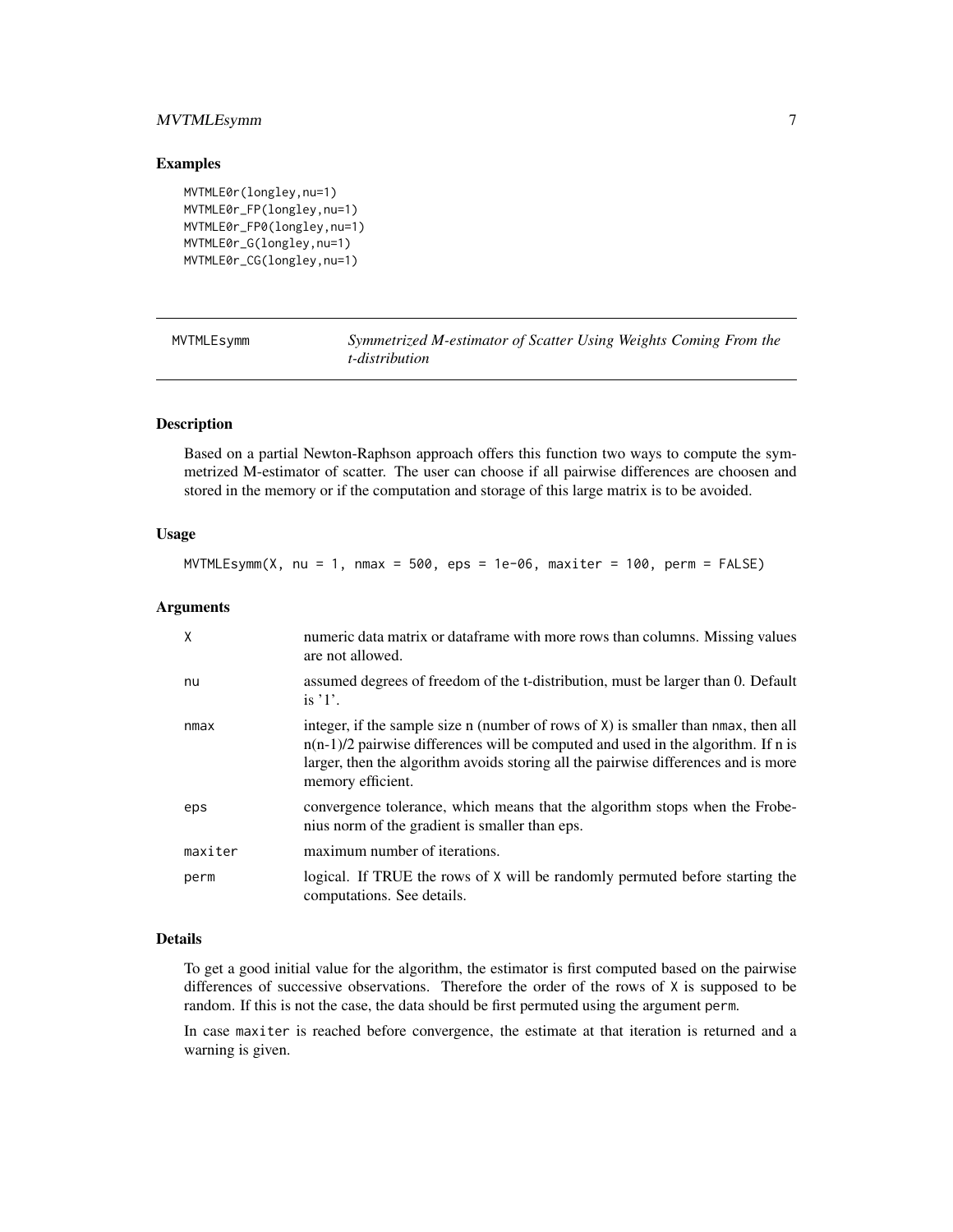# <span id="page-7-0"></span>Value

A list containing:

| Sigma | Estimated scatter matrix.              |
|-------|----------------------------------------|
| iter  | Number of iterations of the algorithm. |

# Author(s)

Lutz Duembgen and Klaus Nordhausen

# References

Duembgen, L., Nordhausen, K. and Schuhmacher, H. (2016), New algorithms for M-estimation of multivariate location and scatter, Journal of Multivariate Analysis, 144, 200–217. doi: [10.1016/](https://doi.org/10.1016/j.jmva.2015.11.009) [j.jmva.2015.11.009](https://doi.org/10.1016/j.jmva.2015.11.009)

# See Also

[MVTMLE](#page-3-1)

# Examples

```
MVTMLEsymm(longley)
MVTMLEsymm(longley, nmax=10)
```
<span id="page-7-1"></span>TYLERshape *Tyler's Shape Matrix*

# Description

Iterative algorithm to estimate Tyler's shape matrix using a partial Newton-Raphson approach.

#### Usage

```
TYLERshape(X, location = TRUE,eps = 1e-06, maxiter = 100)
```
#### Arguments

| X        | numeric data matrix or dataframe. Missing values are not allowed.                                                                                                                                                                             |
|----------|-----------------------------------------------------------------------------------------------------------------------------------------------------------------------------------------------------------------------------------------------|
| location | logical or numeric. If FALSE, it is assumed that the scatter should be computed<br>wrt to the origin. If TRUE the location will be estimated as the mean vector and<br>if it is a numeric vector it will be computed wrt to the given vector. |
| eps      | convergence tolerance, which means that the algorithm stops when the Frobe-<br>nius norm of the gradient is smaller than eps.                                                                                                                 |
| maxiter  | maximum number of iterations.                                                                                                                                                                                                                 |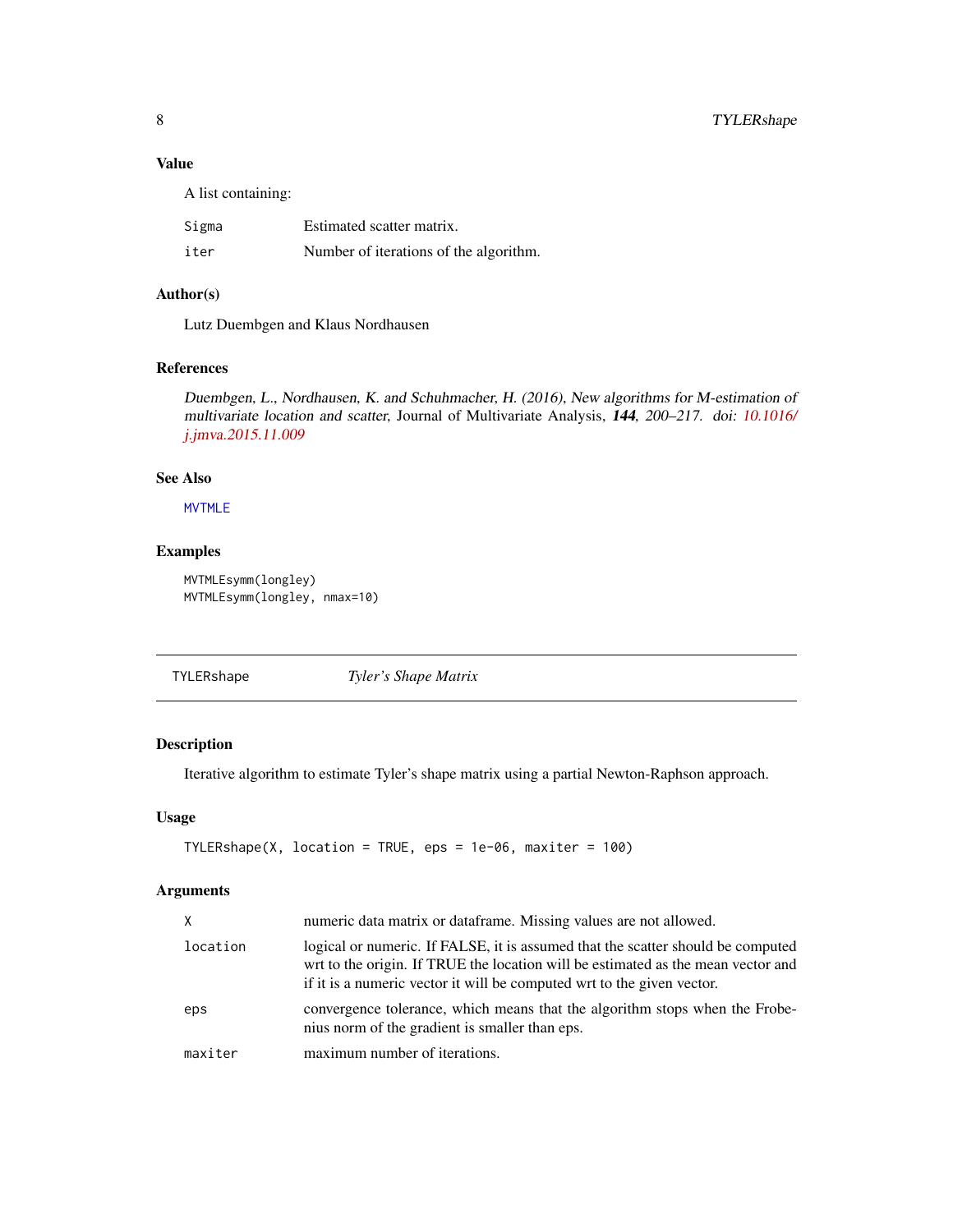# <span id="page-8-0"></span>TYLERshape 9

# Details

The estimate is based on the new fast algorithm described in Duembgen et al. (2016). Note that Tyler's shape matrix is standardized such that it has determinant 1.

The function does not check if there are observations equal to the mean (if location=TRUE), to the provided location vector or to the origin (if location=FALSE). In these cases the function will fail.

In case maxiter is reached before convergence, the estimate at that iteration is returned and a warning is given.

# Value

A list containing:

| mu    | Estimated location if location=TRUE, otherwise the user specified location. |
|-------|-----------------------------------------------------------------------------|
| Sigma | Estimated shape matrix.                                                     |
| iter  | Number of iterations of the algorithm.                                      |

# Author(s)

Lutz Duembgen and Klaus Nordhausen

#### References

Tyler, D.E. (1987), A distribution-free M-estimator of scatter, Annals of Statistics, 15, 234–251.

Duembgen, L., Nordhausen, K. and Schuhmacher, H. (2016), New algorithms for M-estimation of multivariate location and scatter, Journal of Multivariate Analysis, 144, 200–217. doi: [10.1016/](https://doi.org/10.1016/j.jmva.2015.11.009) [j.jmva.2015.11.009](https://doi.org/10.1016/j.jmva.2015.11.009)

#### See Also

[tyler.shape](#page-0-0)

#### Examples

```
TYLERshape(longley)
# compare to
# library(ICSNP)
# tyler.shape(longley)
```
TYLERshape(longley, location=FALSE)

```
# compare to
```

```
# library(ICSNP)
```
# tyler.shape(longley, location=0)